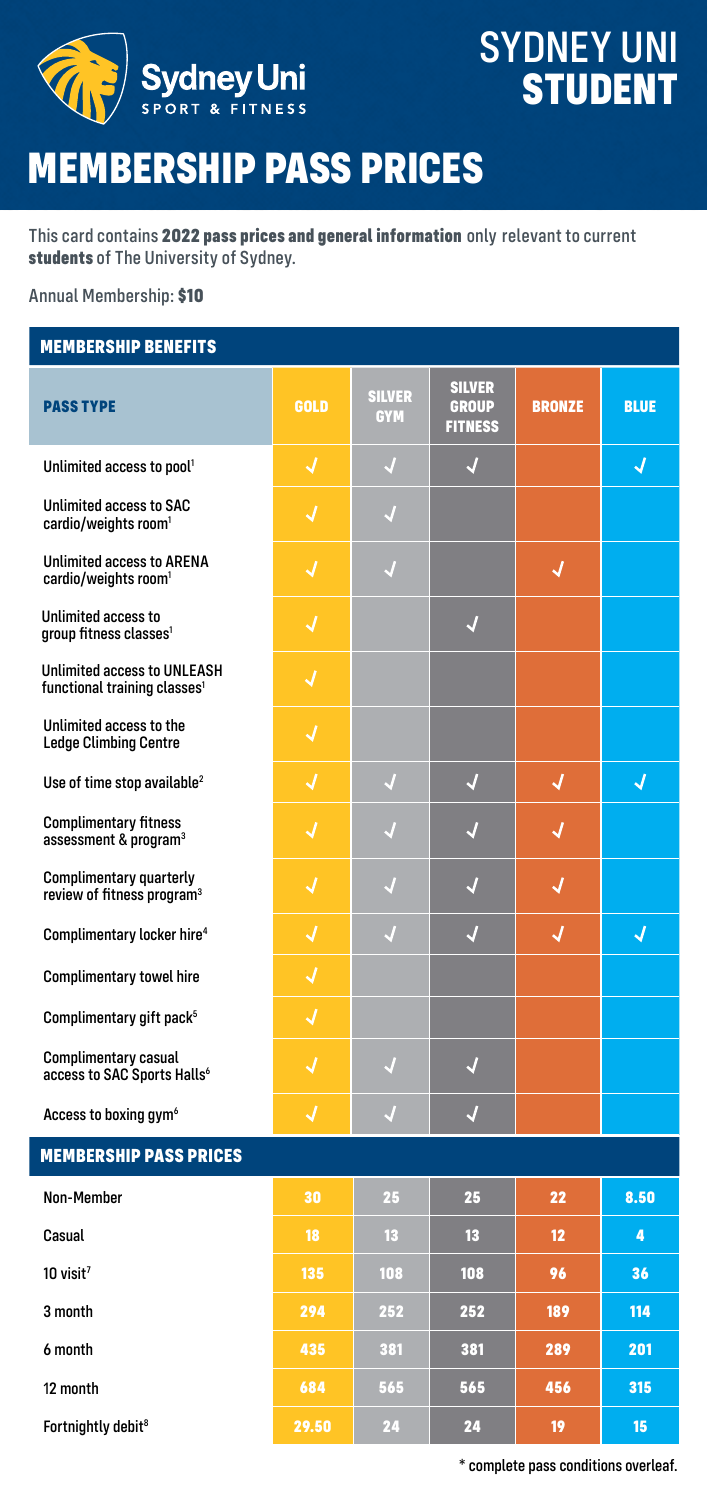

### **COMMUNITY**

### **MEMBERSHIP PASS PRICES**

This card contains **2022 pass prices and general information** only relevant to the **general community**.

Annual Membership: **\$60**

| <b>MEMBERSHIP BENEFITS</b>                                                     |             |                             |                                                 |               |             |
|--------------------------------------------------------------------------------|-------------|-----------------------------|-------------------------------------------------|---------------|-------------|
| <b>PASS TYPE</b>                                                               | <b>GOLD</b> | <b>SILVER</b><br><b>GYM</b> | <b>SILVER</b><br><b>GROUP</b><br><b>FITNESS</b> | <b>BRONZE</b> | <b>BLUE</b> |
| Unlimited access to pool <sup>1</sup>                                          | J           | $\sqrt{ }$                  | J                                               |               | √           |
| Unlimited access to SAC<br>cardio/weights room <sup>1</sup>                    | √           | √                           |                                                 |               |             |
| <b>Unlimited access to ARENA</b><br>cardio/weights room <sup>1</sup>           | √           | $\sqrt{ }$                  |                                                 | 4             |             |
| Unlimited access to<br>group fitness classes <sup>1</sup>                      | J           |                             | $\overline{\mathcal{A}}$                        |               |             |
| <b>Unlimited access to UNLEASH</b><br>functional training classes <sup>1</sup> | √           |                             |                                                 |               |             |
| Unlimited access to the<br><b>Ledge Climbing Centre</b>                        | √           |                             |                                                 |               |             |
| Use of time stop available <sup>2</sup>                                        | J           | $\sqrt{ }$                  | $\sqrt{2}$                                      | √             | J           |
| <b>Complimentary fitness</b><br>assessment & program <sup>3</sup>              | √           |                             | J                                               | √             |             |
| Complimentary quarterly<br>review of fitness program <sup>3</sup>              | J           | J                           | J                                               | J             |             |
| Complimentary locker hire <sup>4</sup>                                         | J           | J                           | J                                               | √             | J           |
| <b>Complimentary towel hire</b>                                                | J           |                             |                                                 |               |             |
| Complimentary gift pack <sup>5</sup>                                           | √           |                             |                                                 |               |             |
| Complimentary casual<br>access to SAC Sports Halls <sup>6</sup>                | √           | J                           | √                                               |               |             |
| Access to boxing gym <sup>6</sup>                                              | √           | J                           | $\sqrt{2}$                                      |               |             |
| <b>MEMBERSHIP PASS PRICES</b>                                                  |             |                             |                                                 |               |             |
| Non-Member                                                                     | 30          | 25                          | 25                                              | 22            | 8.50        |
| Casual                                                                         | 26          | 20                          | 20                                              | 18            | 6.50        |
| $10$ visit <sup>7</sup>                                                        | 225         | 180                         | 180                                             | 160           | 60          |
| 3 month                                                                        | 491         | 420                         | 420                                             | 315           | 190         |
| 6 month                                                                        | 726         | 635                         | 635                                             | 483           | 335         |
| 12 month                                                                       | 1140        | 942                         | 942                                             | 760           | 525         |
| Fortnightly debit <sup>8</sup>                                                 | 49          | 40                          | 40                                              | 32            | 24.50       |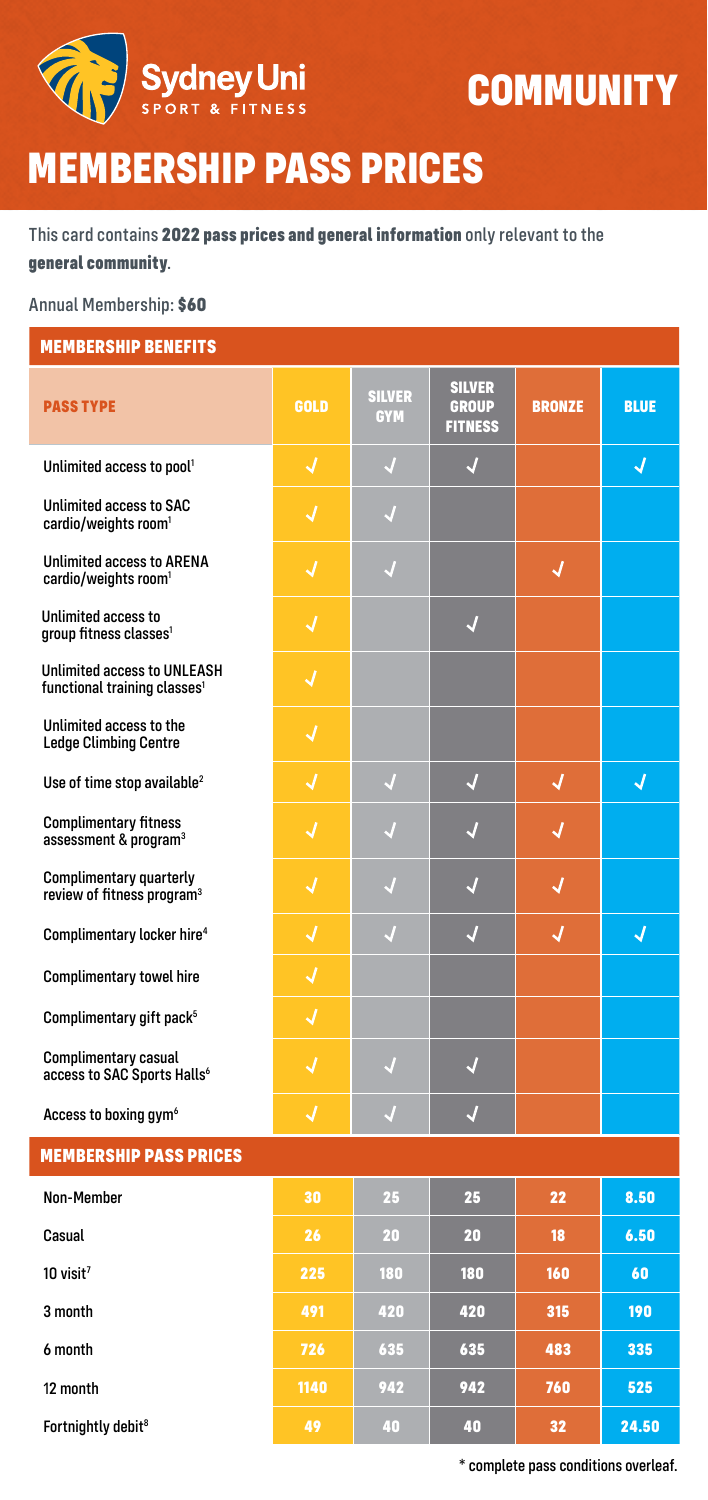

### SYDNEY UNI **STAFF**

# **MEMBERSHIP PASS PRICES**

This card contains **2022 pass prices and general information** only relevant to current **staff** of The University of Sydney.

Annual Membership: **\$60**

#### **MEMBERSHIP BENEFITS**

| <b>PASS TYPE</b>                                                               | <b>GOLD</b> | <b>SILVER</b><br><b>GYM</b> | <b>SILVER</b><br><b>GROUP</b><br><b>FITNESS</b> | <b>BRONZE</b> | <b>BLUE</b> |
|--------------------------------------------------------------------------------|-------------|-----------------------------|-------------------------------------------------|---------------|-------------|
| Unlimited access to pool <sup>1</sup>                                          | J           | J                           | J                                               |               | J           |
| <b>Unlimited access to SAC</b><br>cardio/weights room <sup>1</sup>             | J           | $\overline{\mathcal{A}}$    |                                                 |               |             |
| <b>Unlimited access to ARENA</b><br>cardio/weights room <sup>1</sup>           | √           | √                           |                                                 | √             |             |
| Unlimited access to<br>group fitness classes <sup>1</sup>                      | √           |                             | √                                               |               |             |
| <b>Unlimited access to UNLEASH</b><br>functional training classes <sup>1</sup> | J           |                             |                                                 |               |             |
| Unlimited access to the<br><b>Ledge Climbing Centre</b>                        | J           |                             |                                                 |               |             |
| Use of time stop available <sup>2</sup>                                        | J           | $\sqrt{ }$                  | J                                               | J             | J           |
| <b>Complimentary fitness</b><br>assessment & program <sup>3</sup>              | √           | $\sqrt{ }$                  | √                                               | √             |             |
| <b>Complimentary quarterly</b><br>review of fitness program <sup>3</sup>       | √           | $\sqrt{ }$                  | J                                               | √             |             |
| Complimentary locker hire <sup>4</sup>                                         | J           | J                           | J                                               | J             | J           |
| <b>Complimentary towel hire</b>                                                | J           |                             |                                                 |               |             |
| Complimentary gift pack <sup>5</sup>                                           | J           |                             |                                                 |               |             |
| <b>Complimentary casual</b><br>access to SAC Sports Halls <sup>6</sup>         | √           | $\sqrt{ }$                  | √                                               |               |             |
| Access to boxing gym <sup>6</sup>                                              | J           | J                           | J                                               |               |             |
| <b>MEMBERSHIP PASS PRICES</b>                                                  |             |                             |                                                 |               |             |
| Non-Member                                                                     | 30          | 25                          | 25                                              | 22            | 8.50        |
| Casual                                                                         | 22          | $\overline{17}$             | $\overline{17}$                                 | 15            | 5.80        |
| $10$ visit <sup>7</sup>                                                        | 196         | 157                         | 157                                             | 140           | 53          |
| 3 month                                                                        | 429         | 367                         | 367                                             | 275           | 166         |
| 6 month                                                                        | 635         | 555                         | 555                                             | 422           | 293         |
| 12 month                                                                       | 997         | 824                         | 824                                             | 665           | 459         |
| Fortnightly debit <sup>8</sup>                                                 | 43          | 35                          | 35                                              | 29            | 22.50       |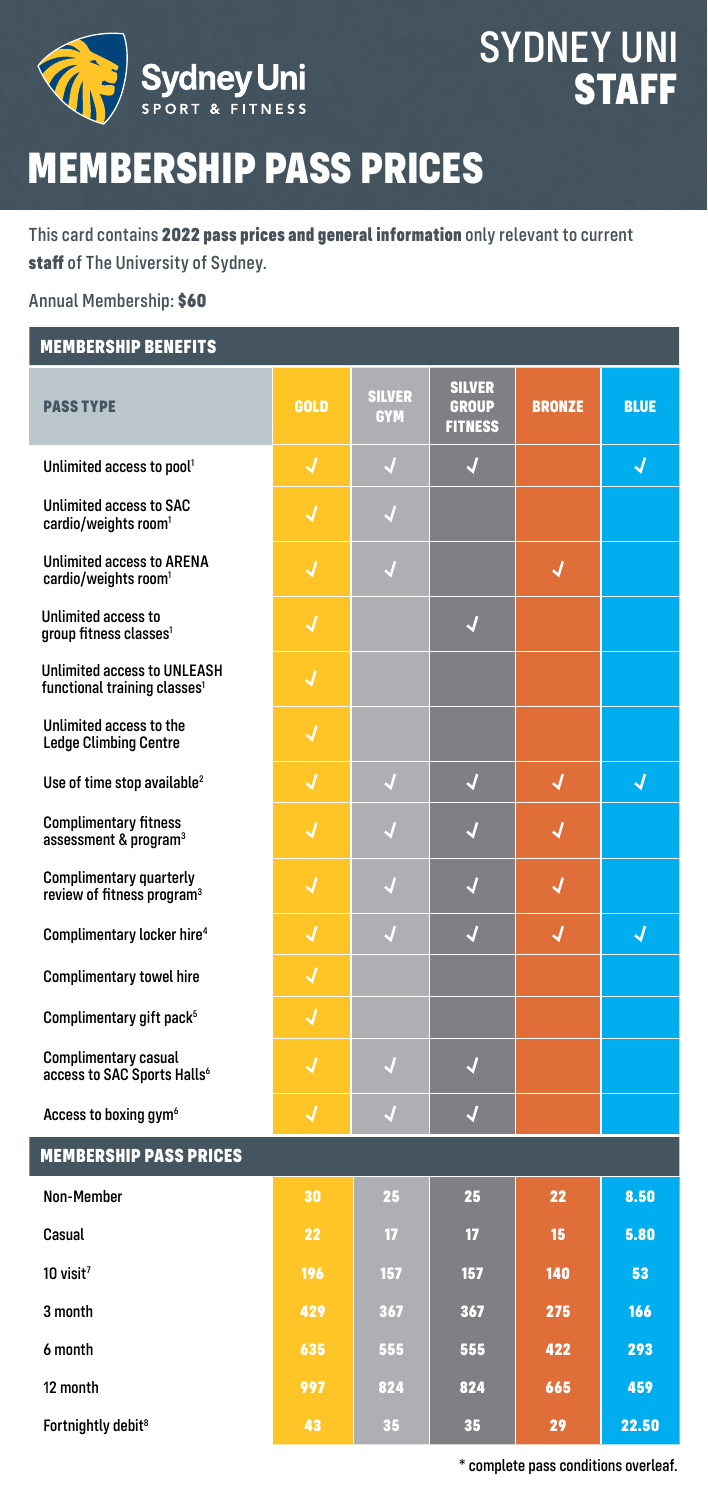

### **CONCESSION**

# **MEMBERSHIP PASS PRICES**

This card contains **2022 pass prices and general information** only relevant to current **SUSF Life Members and 10 year Annual Membership holders.**

Annual Membership: **\$60**

#### **MEMBERSHIP BENEFITS**

| <b>PASS TYPE</b>                                                               | <b>GOLD</b> | <b>SILVER</b><br><b>GYM</b> | <b>SILVER</b><br><b>GROUP</b><br><b>FITNESS</b> | <b>BRONZE</b> | <b>BLUE</b> |
|--------------------------------------------------------------------------------|-------------|-----------------------------|-------------------------------------------------|---------------|-------------|
| Unlimited access to pool <sup>1</sup>                                          | J           | √                           | J                                               |               | J           |
| <b>Unlimited access to SAC</b><br>cardio/weights room <sup>1</sup>             | √           | J                           |                                                 |               |             |
| <b>Unlimited access to ARENA</b><br>cardio/weights room <sup>1</sup>           | √           | √                           |                                                 | √             |             |
| Unlimited access to<br>group fitness classes <sup>1</sup>                      | J           |                             | √                                               |               |             |
| <b>Unlimited access to UNLEASH</b><br>functional training classes <sup>1</sup> | J           |                             |                                                 |               |             |
| Unlimited access to the<br><b>Ledge Climbing Centre</b>                        | √           |                             |                                                 |               |             |
| Use of time stop available <sup>2</sup>                                        | J           | J                           | J                                               | J             | J           |
| <b>Complimentary fitness</b><br>assessment & program <sup>3</sup>              | J           | J                           | √                                               | √             |             |
| <b>Complimentary quarterly</b><br>review of fitness program <sup>3</sup>       | √           | $\sqrt{ }$                  | J                                               | √             |             |
| Complimentary locker hire <sup>4</sup>                                         | J           | J                           | J                                               | J             | J           |
| <b>Complimentary towel hire</b>                                                | J           |                             |                                                 |               |             |
| Complimentary gift pack <sup>5</sup>                                           | J           |                             |                                                 |               |             |
| Complimentary casual<br>access to SAC Sports Halls <sup>6</sup>                | √           | √                           | √                                               |               |             |
| Access to boxing gym <sup>6</sup>                                              | J           | J                           | J                                               |               |             |
| <b>MEMBERSHIP PASS PRICES</b>                                                  |             |                             |                                                 |               |             |
| Non-Member                                                                     | 30          | 25                          | 25                                              | 22            | 8.50        |
| Casual                                                                         | 26          | 20                          | 20                                              | 18            | 6.50        |
| $10$ visit <sup>7</sup>                                                        | 225         | 180                         | 180                                             | 160           | 60          |
| 3 month                                                                        | 429         | 367                         | 367                                             | 275           | 166         |
| 6 month                                                                        | 635         | 555                         | 555                                             | 422           | 293         |
| 12 month                                                                       | 997         | 824                         | 824                                             | 665           | 459         |
| Fortnightly debit <sup>8</sup>                                                 | 43          | 35                          | 35                                              | 29            | 22.50       |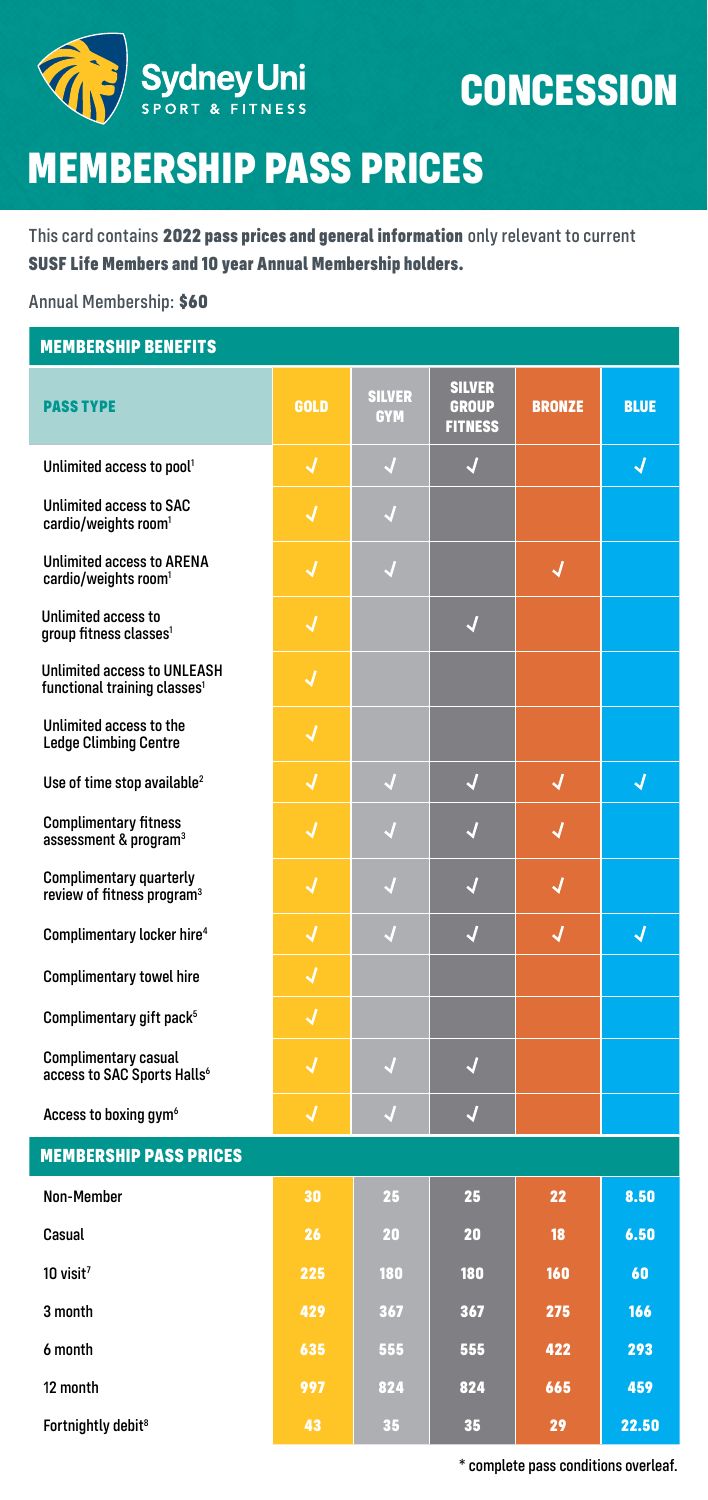

# **MEMBERSHIP PASS PRICES**

This card contains **2022 pass prices and general information only** relevant to current **students** of The University of Sydney.

Annual Membership: **\$10**

#### **Off peak hours are Monday–Friday before 3:00 pm and all weekend.**

#### **MEMBERSHIP BENEFITS**

| <b>PASS TYPE</b>                                                         | <b>GOLD</b> | <b>SILVER</b><br><b>GYM</b> | <b>SILVER</b><br><b>GROUP</b><br><b>FITNESS</b> | <b>BRONZE</b> | <b>BLUE</b> |
|--------------------------------------------------------------------------|-------------|-----------------------------|-------------------------------------------------|---------------|-------------|
| Unlimited access to pool <sup>1</sup>                                    | J           | $\sqrt{2}$                  | J                                               |               | √           |
| Unlimited access to SAC<br>cardio/weights room <sup>1</sup>              | J           | $\sqrt{ }$                  |                                                 |               |             |
| <b>Unlimited access to ARENA</b><br>cardio/weights room <sup>1</sup>     | √           | $\sqrt{ }$                  |                                                 | √             |             |
| Unlimited access to<br>group fitness classes <sup>1</sup>                | √           |                             | $\sqrt{2}$                                      |               |             |
| Unlimited access to UNLEASH<br>functional training classes <sup>1</sup>  | J           |                             |                                                 |               |             |
| Unlimited access to the<br><b>Ledge Climbing Centre</b>                  | J           |                             |                                                 |               |             |
| Use of time stop available <sup>2</sup>                                  | J           | $\sqrt{ }$                  | $\sqrt{2}$                                      | √             | √           |
| <b>Complimentary fitness</b><br>assessment & program <sup>3</sup>        | J           | √                           | √                                               | √             |             |
| <b>Complimentary quarterly</b><br>review of fitness program <sup>3</sup> | J           | J                           | J                                               | J             |             |
| Complimentary locker hire <sup>4</sup>                                   | √           | J                           | √                                               | √             | J           |
| Complimentary towel hire                                                 | J           |                             |                                                 |               |             |
| Complimentary gift pack <sup>5</sup>                                     | √           |                             |                                                 |               |             |
| Complimentary casual<br>access to SAC Sports Halls <sup>6</sup>          | √           | $\sqrt{ }$                  | $\overline{\mathcal{A}}$                        |               |             |
| Access to boxing gym <sup>6</sup>                                        | J           | J                           | J                                               |               |             |
| <b>MEMBERSHIP PASS PRICES</b>                                            |             |                             |                                                 |               |             |
| 3 month                                                                  | 220         | 189                         | 189                                             | 141           | 85          |
| 6 month                                                                  | 326         | 285                         | 285                                             | 217           | 150         |
| 12 month                                                                 | 513         | 423                         | 423                                             | 342           | 236         |
| Fortnightly debit <sup>8</sup>                                           | 22.50       | 18                          | 18                                              | 15            | 12          |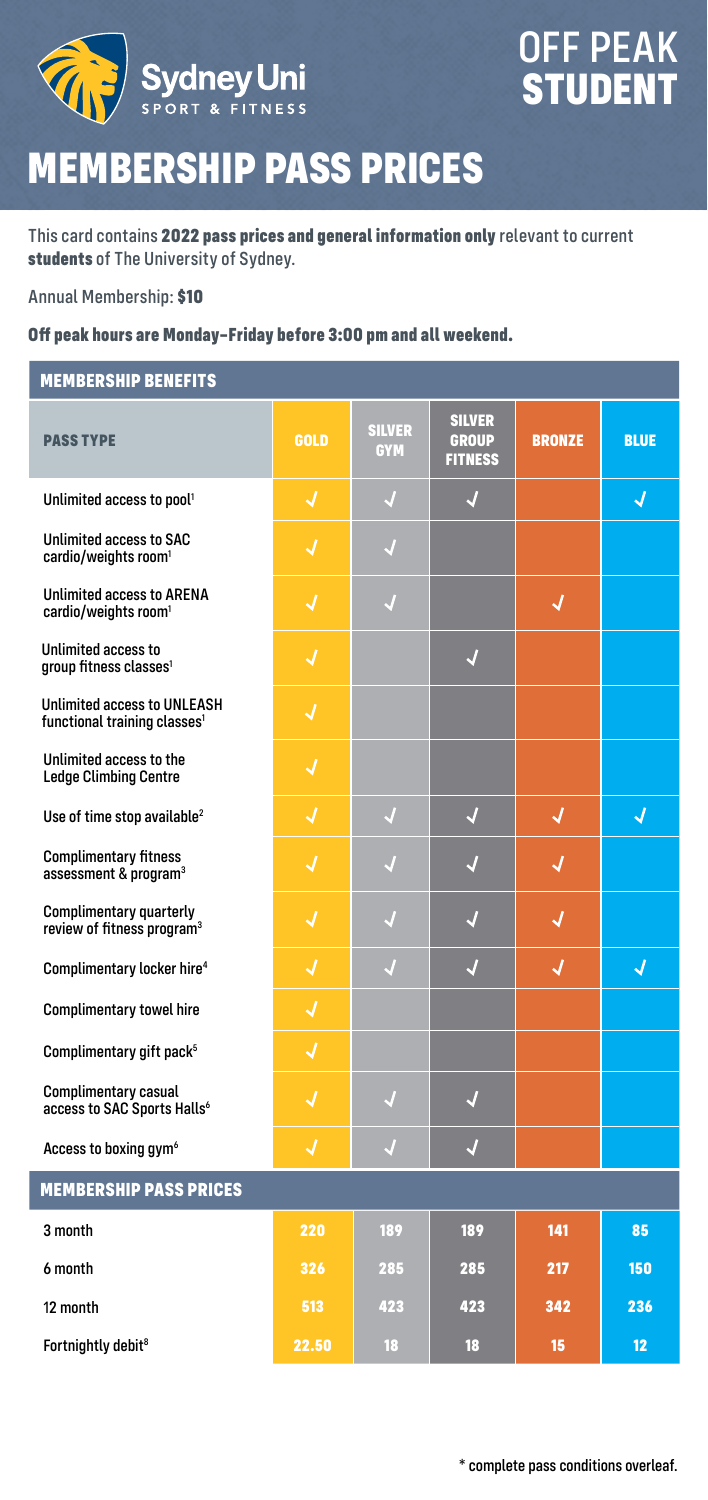

# **MEMBERSHIP PASS PRICES**

This card contains **2022 pass prices and general information** only relevant to current **staff** of The University of Sydney.

Annual Membership: **\$60**

#### **Off peak hours are Monday–Friday before 3:00 pm and all weekend.**

#### **MEMBERSHIP BENEFITS**

| <b>PASS TYPE</b>                                                               | <b>GOLD</b> | <b>SILVER</b><br><b>GYM</b> | <b>SILVER</b><br><b>GROUP</b><br><b>FITNESS</b> | <b>BRONZE</b> | <b>BLUE</b> |
|--------------------------------------------------------------------------------|-------------|-----------------------------|-------------------------------------------------|---------------|-------------|
| Unlimited access to pool <sup>1</sup>                                          | J           | J                           | J                                               |               | J           |
| Unlimited access to SAC<br>cardio/weights room <sup>1</sup>                    | J           | $\sqrt{ }$                  |                                                 |               |             |
| <b>Unlimited access to ARENA</b><br>cardio/weights room <sup>1</sup>           | J           | $\sqrt{ }$                  |                                                 | √             |             |
| Unlimited access to<br>group fitness classes <sup>1</sup>                      | √           |                             | $\overline{\mathcal{A}}$                        |               |             |
| <b>Unlimited access to UNLEASH</b><br>functional training classes <sup>1</sup> | J           |                             |                                                 |               |             |
| Unlimited access to the<br><b>Ledge Climbing Centre</b>                        | J           |                             |                                                 |               |             |
| Use of time stop available <sup>2</sup>                                        | J           | $\overline{J}$              | $\overline{J}$                                  | J             | J           |
| <b>Complimentary fitness</b><br>assessment & program <sup>3</sup>              | J           | J                           | √                                               | √             |             |
| Complimentary quarterly<br>review of fitness program <sup>3</sup>              | J           | $\sqrt{ }$                  | $\overline{\mathcal{A}}$                        | J             |             |
| Complimentary locker hire <sup>4</sup>                                         | J           | J                           | J                                               | √             | J           |
| <b>Complimentary towel hire</b>                                                | J           |                             |                                                 |               |             |
| Complimentary gift pack <sup>5</sup>                                           | √           |                             |                                                 |               |             |
| Complimentary casual<br>access to SAC Sports Halls <sup>6</sup>                | √           | $\sqrt{ }$                  | $\overline{\mathcal{A}}$                        |               |             |
| Access to boxing gym <sup>6</sup>                                              | J           | J                           | J                                               |               |             |
| <b>MEMBERSHIP PASS PRICES</b>                                                  |             |                             |                                                 |               |             |
| 3 month                                                                        | 380         | 325                         | 325                                             | 244           | 147         |
| 6 month                                                                        | 562         | 492                         | 492                                             | 374           | 259         |
| 12 month                                                                       | 883         | 730                         | 730                                             | 589           | 406         |
| Fortnightly debit <sup>8</sup>                                                 | 38          | 31                          | 31                                              | 25            | 19.50       |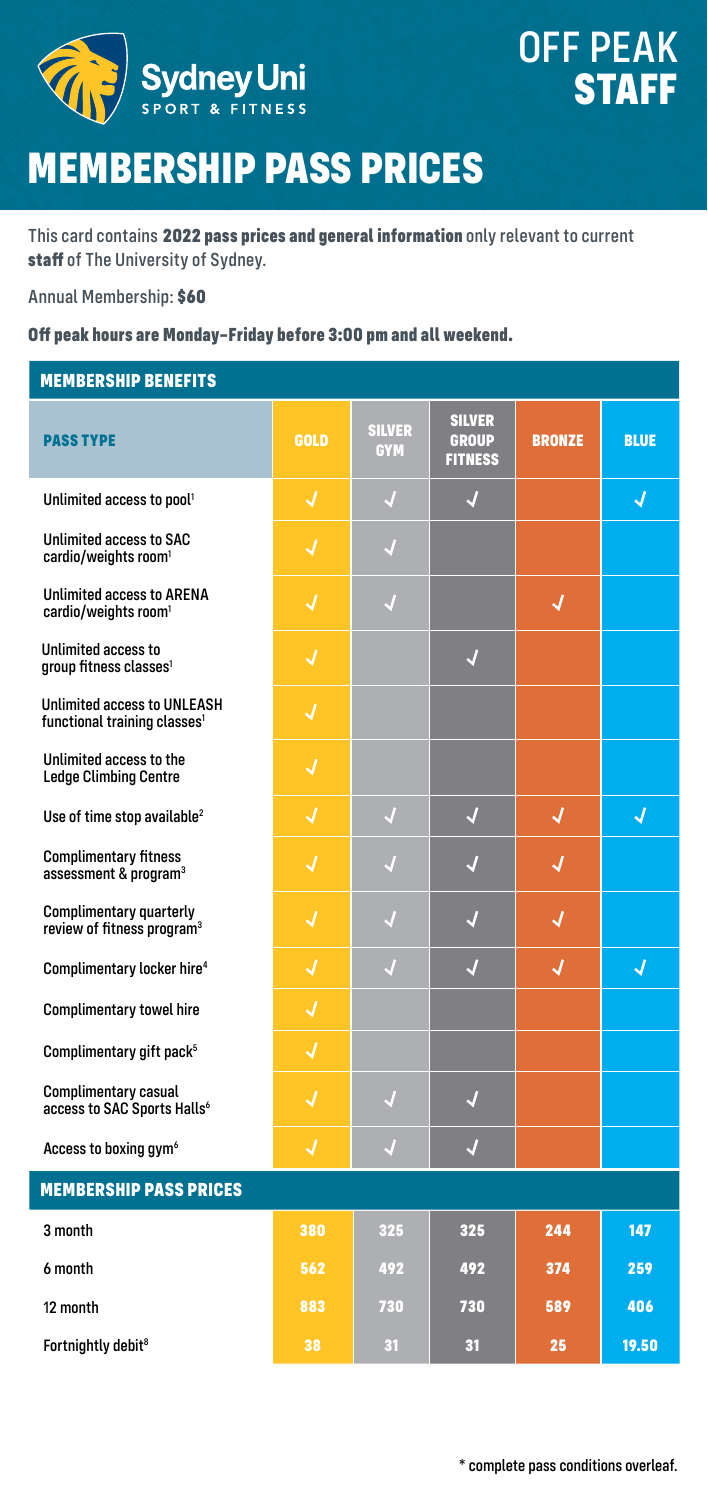

### THE **LEDGE**

# **MEMBERSHIP PASS PRICES**

This card contains **2022 climbing & bouldering pass prices and general information for The Ledge Climbing Centre**.



#### **MEMBERSHIP BENEFITS**

| <b>PASS TYPE</b>           | <b>ADULT</b> | <b>STUDENT*</b> | <b>CHILD</b> |
|----------------------------|--------------|-----------------|--------------|
| <b>Casual Climb</b>        | 15           | 13              | 12           |
| Casual Climb + Harness     | 21           | 19              | 18           |
| 10 Visit Climb             | 130          | 110             | ×            |
| 10 Visit Climb + Equipment | 220          | 190             | <b>COL</b>   |
| 3 Month Climb              | 315          | 189             | <b>COL</b>   |
| 6 Month Climb              | 483          | 289             | <b>COL</b>   |
| 12 Month Climb             | 760          | 456             | <b>COL</b>   |

| <b>BOULDERING PASSES</b> |              |                 |              |
|--------------------------|--------------|-----------------|--------------|
| <b>PASS TYPE</b>         | <b>ADULT</b> | <b>STUDENT*</b> | <b>CHILD</b> |
| <b>Casual Boulder</b>    | 13           | 11              |              |
| <b>10 Visit Boulder</b>  | 110          | 90.             |              |

| <b>EQUIPMENT HIRE</b> |                  |
|-----------------------|------------------|
| <b>EQUIPMENT TYPE</b> | <b>PRICE</b>     |
| <b>Harness</b>        | $\boldsymbol{6}$ |
| Shoes                 | 6                |
| <b>Chalk Bag</b>      | 3                |
| All Equipment         | 10               |

\* Student denotes Sydney University students. Students from other institutions are eligible for discounts. Enquire at The Ledge for more information.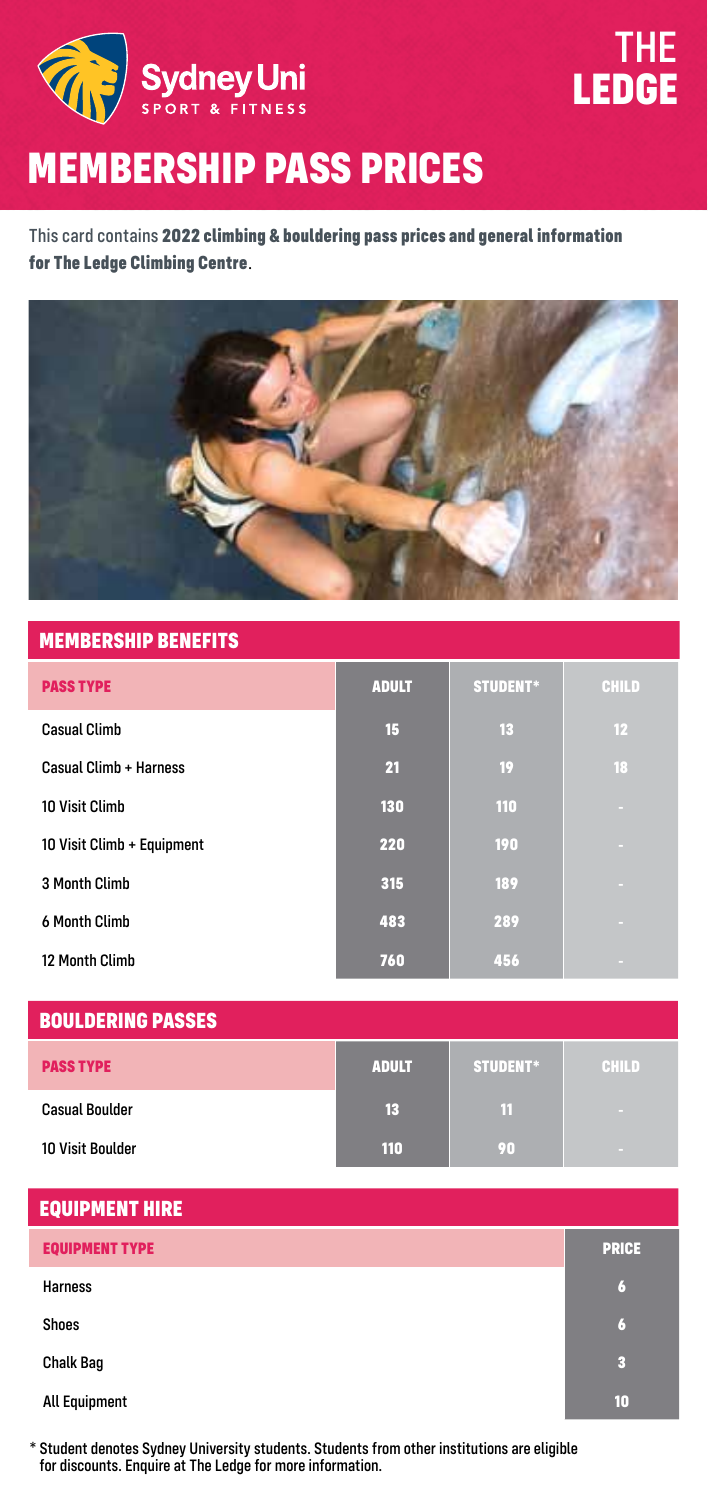

### **MEMBERSHIP PASS PRICES**

This card contains **2022 court hire prices and general information for the Sports & Aquatic Centre and Arena Sports Centre.**

| <b>COURT HIRE</b>   |                 |             |
|---------------------|-----------------|-------------|
| <b>BOOKING TYPE</b> | <b>OFF PEAK</b> | <b>PEAK</b> |
| Squash              | 25              | 35          |
| <b>Badminton</b>    | 20              | 35          |
| Tennis - Synthetic  | 20              | 30          |
| Tennis - Hard       | 30              | 40          |

| <b>BOOKING TYPE</b>                  | <b>OFF PEAK</b> | <b>PEAK</b> |
|--------------------------------------|-----------------|-------------|
| <b>Basketball/Netball/Futsal</b>     |                 |             |
| - Showcourt                          | 105             | 105         |
| - Court 2                            | 105             | 105         |
| Basketball/Netball/Volleyball/Futsal |                 |             |
| - Court 3                            | 105             | 105         |
| - Court 4                            | 105             | 105         |

Members receive \$5/hr discount on published court hire rates. All courts above are bookable online by members.

| <b>SPORTS HALL ENTRY</b>               |               |                   |
|----------------------------------------|---------------|-------------------|
| <b>ENTRY TYPE</b>                      | <b>MEMBER</b> | <b>NON-MEMBER</b> |
| Casual Basketball - Student**          | $2***$        | 10                |
| Casual Basketball - Community          | 7.50          | 10                |
| 10 Visit Casual Basketball - Student** | $20**$        |                   |
| 10 Visit Casual Basketball - Community | 70            |                   |

\*\* Upon presentation of a current University of Sydney student card.

#### **CONDITIONS OF COURT HIRE**

· Off peak rates apply to play on Mon–Fri from 6am – 5pm. Peak rates apply at all other times.

- · All prices shown (excluding casual entry) are for a single hour of play. Half hour booking rates are available.
- · Court hire fees include entry to the swimming pool.
- · Fees cover a maximum of four people for tennis and two people for squash.
- · 24 hours notice of change of booking is required.